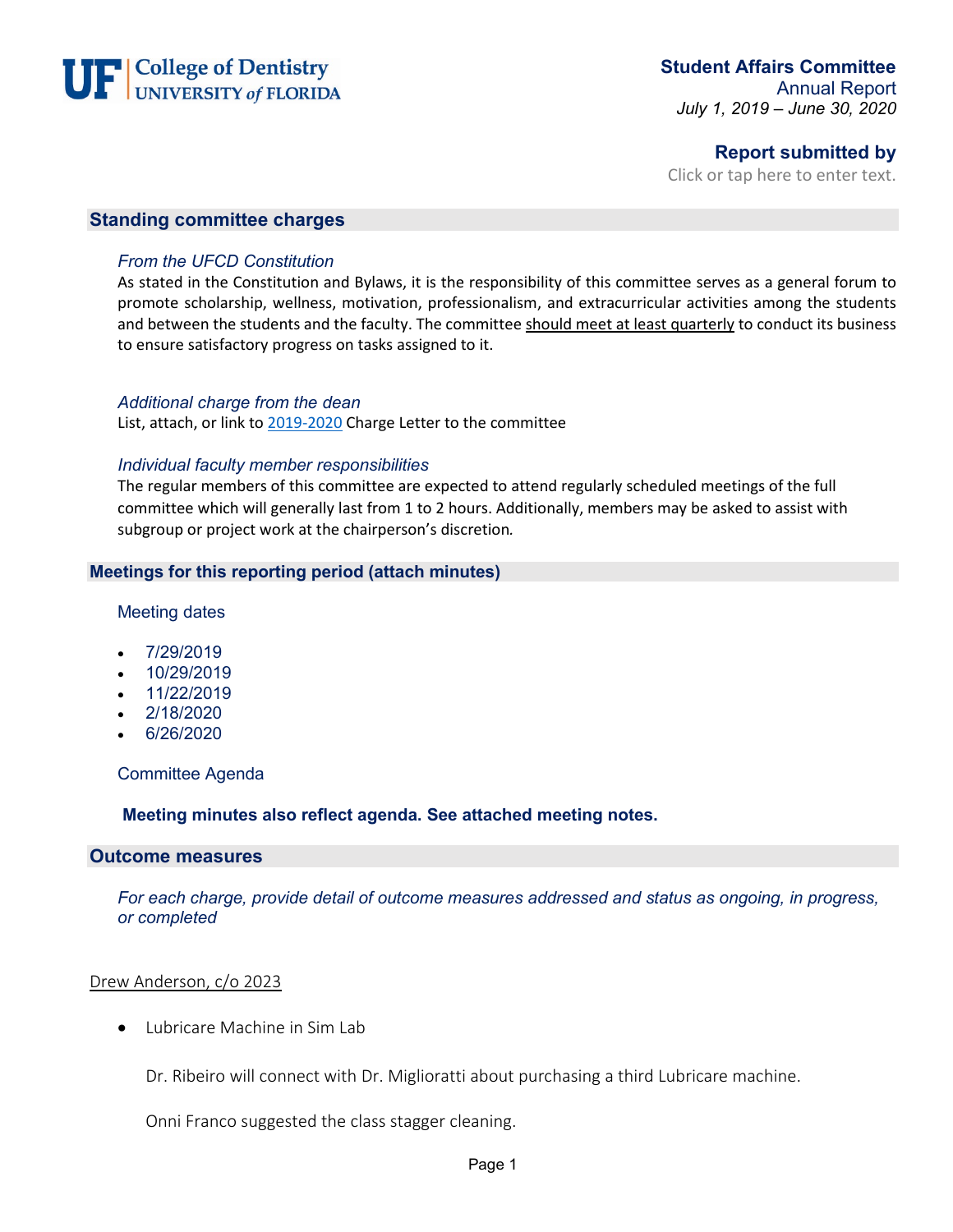• Return to Communicore testing center => Dr. Dilbone communicated the proctors used in the testing center are "high risk" for contracting COVID-19.

Jerell Blackburn met with Office of Academic Affairs. The following is a communication from Christina Ryan We have been advised by the Dean that anything that can be accomplished online we should do online. Also the testing center cannot accommodate us due to lack of social distancing issues and lack of proctors.

## Brian Smallwood, c/o 2022

• Proofreading of exams –Oclusion, Carriology, Oprerative 1, **(**issues with double negatives)**.** 

Dr. Dilbone communicated exams are reviewed. Non-native English speakers are paired with native English speakers to review and proofread exams and quizzes. Followed up with members in her Department to ensure accuracy.

• Excusal policy, how many days in advance should the professor be notified

Dr. Dilbone communicated the general path of notification is as soon as you find out you'll be out. People to be notified=Course Director, course lecturer and Office of Education.

Dr. Probert will connect with Office of Education about requirements for students scheduling days off.

- Medical school professors being more aware of Dental school policies.
- Lecture Transcripts

This was a second attempt for DRC to get approved for transcripts. Per DRC, the students wanting transcripts are not due to an access barrier to the information. DRC policy does not allow for this to be approved.

• Switching Occlusion and Pharmacology course order

Brian communicated having Pharmacology first would give students a better understanding. "The material would build better in this order." Dr. Dilbone and Dr. Ribeiro will connect with Office of Education about this switch.

• D3-3 Chairs.

Bryan communicated the chairs in D3-3 are exceedingly distracting during lecture. Wanted to know if Dental Maintenance could oil the hinges in the chairs.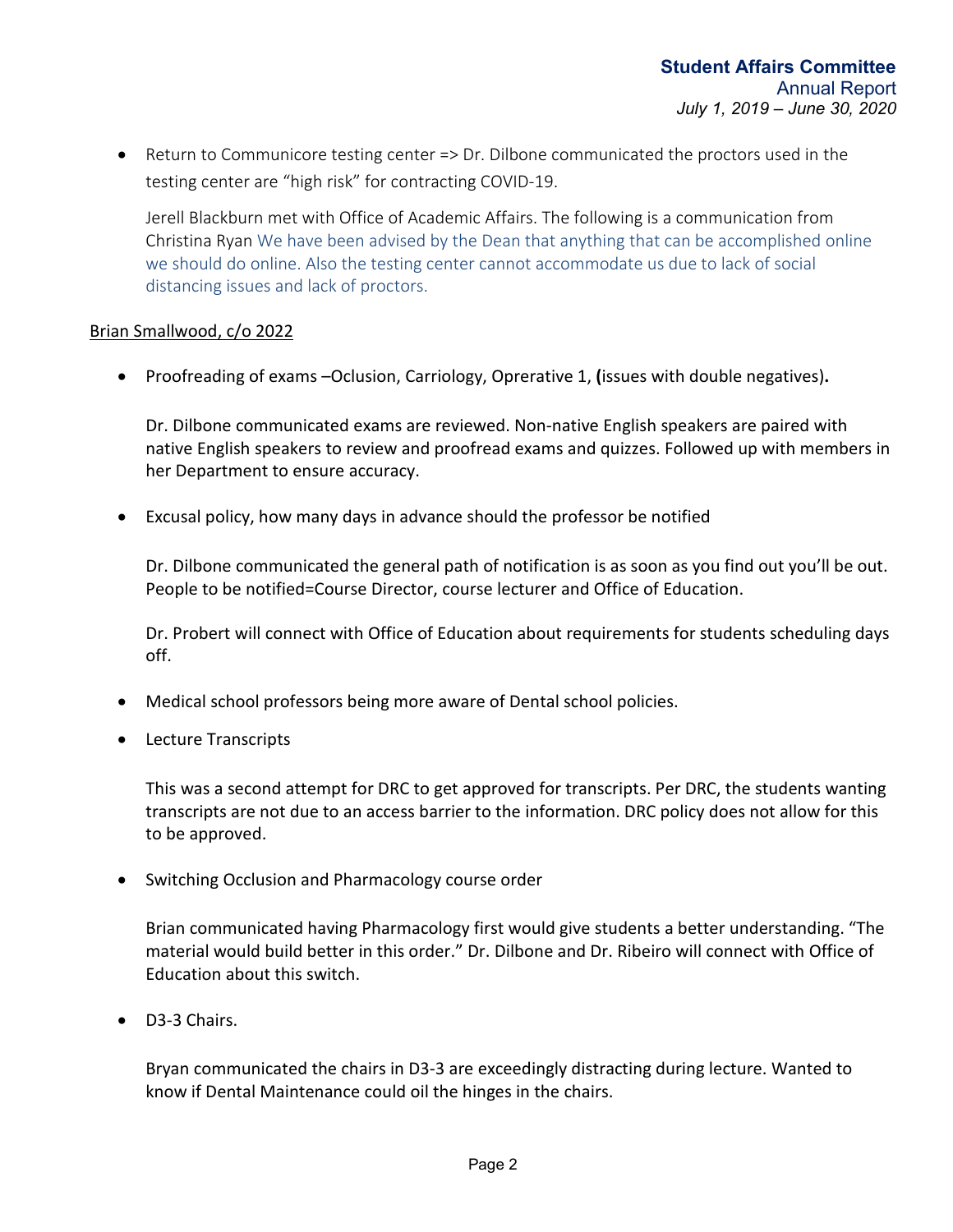Jerell Blackburn met with Charles Lesch with Dental Maintenance and report back to Bryan. Dental Maintenance communicated they've tried to address this in the past. The issue is an internal hinge that can't be accessed without taking the chair apart.

- Recycling butcher paper from Sim Lab c/o 2022 and c/o 2023 created Sustainability Chair positions. Jerell Blackburn procured (2) large recycling bins. The two classes work coordinate at process for recycling paper and emptying bins.
- Sim-Lab closure before psychomotor => Dr. Probert will connect with Maralyn Vaughn to coordinate Sim Lab schedule with Office of Education.
- Baby Gator On 2.17.20 Dr. Probert brought this to the attention of Dean Garcia. Dr. Probert is waiting on an update. Undecided.
- Water fountains/ Drinking options for students

Dr. Probert will meet with Dean Garcia about this option.

## Megan Guerra, c/o 2021

• Grading scale for clinic daily grades

The grade scale is E,A,M,D.

Issues in calibration in Perio – Dr. Tanaka and Dr. Akhil.

30% RVU, 70% Daily.

Dr. Dilbone connected with Facutlty about calibration.

• The class is frustrated about not being allowed to go into clinic unless it's on our schedule. Ex: If the class has lecture/courses all afternoon but that lecture gets out early, they're not allowed to go into clinic to for the remainder of that day. They want to be able to assist.

Dr. Dilbone recommended Megan connect with team leader or email Dr. Joy Wang to work out a schedule or communication method for when lecture is cancelled or ends early.

• Issues with new clinic rules that only allow us to assist our associates

Dr. Miglioratti sent an email to the class that was unclear. Dr. Dilbone will connect with Dr. Miglioratti about this requirement. Dr. Dilbone communicated the issue of violating HIPPA laws since DMD students were accessing patient records without being authorized to treat.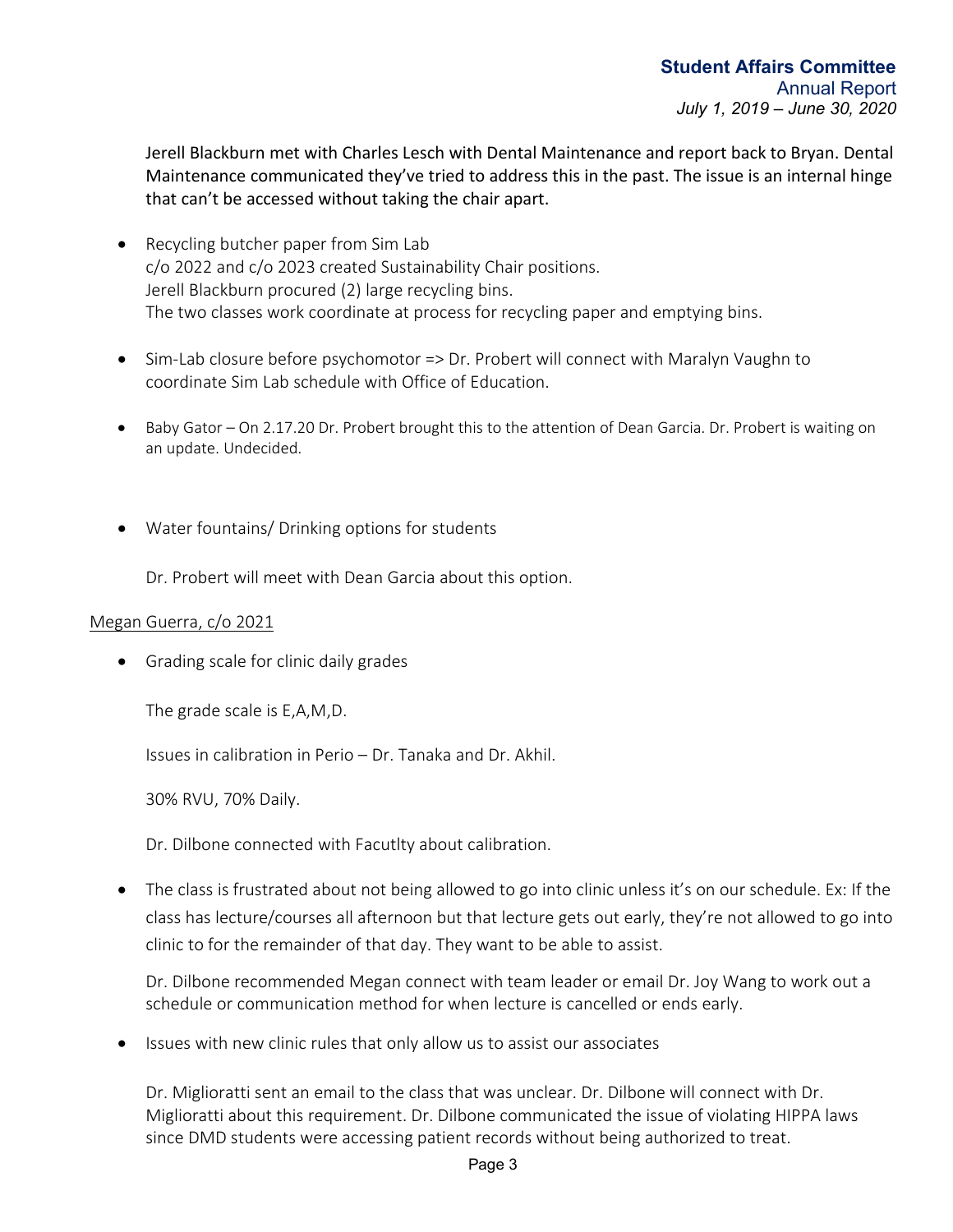- Operative RVU requirement does not seem achievable based on this new rule
- Clarification on Class 5 competency lesion selection.

Dr. Dilbone communicated this requirement is in the syllabus. Class V both carious and non-carious are acceptable.

• Personal days - half vs full day off.

Dr. Probert will connect with Office of Education about personal days.

Dr. Ribeiro will connect with Gail Childs in Office of Education.

• Radiology - 1/2 day rotations vs 1 week rotation

Dr. Ribeiro communicated there is one  $-\frac{1}{2}$  week rotation in Jr. year and one  $-\frac{1}{2}$  week rotation in Sr. year. Megan Guerra will report back to class regarding this requirement.

• Follow-up on taking a half personal day => This was approved. Stephanie Ross in Office of Education is tracking ½ and full days.

Patient Dismissal Pool => Dr. Ribeiro will connect with Dr. Echeto about a plan to dismiss or transfer patients, and potentially scheduling time for Team Leaders to review charts. Blake Crosby suggested an "Inactive" tab to move patients to.

- COVID-19 testing after July break.
- RVU's. c/o 21 is worried about meeting requirements. Dr. Dilbone and Dr. Delgado communicated "show up, do your best and we will work with you to be sure you're all set".

There's some confusion about Dr. Tanaka giving RVU's since it was originally said the specialties would not require RVU's.

Dr. Dilbone will connect with Dr. Tanaka about his decision.

#### DCC Blake Crosby, c/o 2020

• Axiom – students cannot add an appointment to Axiom if ECO shows didactic course during that time. The issue is when class ends early or in cancelled then students cannot schedule patients at that time.

Dr. Dilbone recommended Blake connect with Office of Education about removing courses from ECO is they've been cancelled.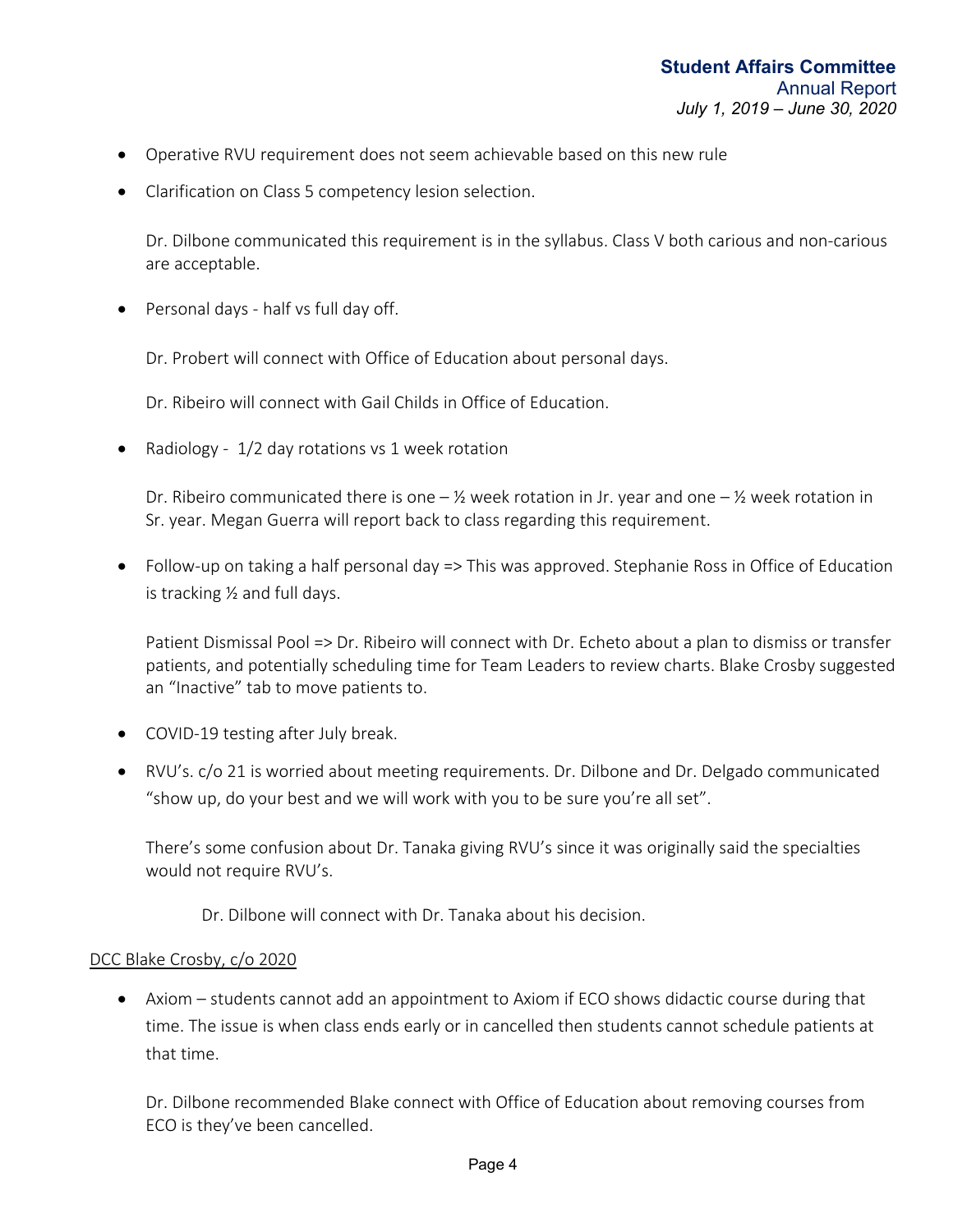- Zachary Youngblood Individual forum for clinical emails Margeaux Johnson suggested a Canvas course and the students can set up notifications. In the event a student misses the notification they have access to any history.
- Zachary Youngblood Can UFCD create peer teaching between D4 and D3 students for Axium. Appointment specific training would be really helpful.
- Reece Miller Class of 2021 is unclear about assisting in clinic =>Dr. Ribeiro communicated "yes" you can assist outside of your associate. She is working on Chair Mapping so that students can see procedures without violating PHI.

## Onni Franco c/o 2020

• X-rays for potential board patients upstairs in the clinics?

Dr. Dilbone clarified the layout of 2 chairs per clinic, 3 patients per chair. She recommended be sure to schedule ALL of your patients for the same day or else you've wasted one of your three days.

• When are the treatment coordinators going to be able to schedule people for board screening? Some have asked several of the coordinators and they said they have been told to not schedule anyone yet.

Onnie Franco will connect with Clinic Admin about the delay in beginning screening.

## *Obstacles to following an agenda and/or completing the outcome measures*

#### None

## **Describe any recommendations submitted to the Faculty Advisory Board**

## *Identify issue(s) and action taken*

• Clinic Enhancement Committee (CEC)

#### Make up:

Class representative from Student Affairs Committee

Clinic Director

Clinic Affairs representative

Class Advisor

The CEC will be a new committee or workgroup to address  $3<sup>rd</sup>$  and  $4<sup>th</sup>$  year dental student issues or concerns regarding Clinic.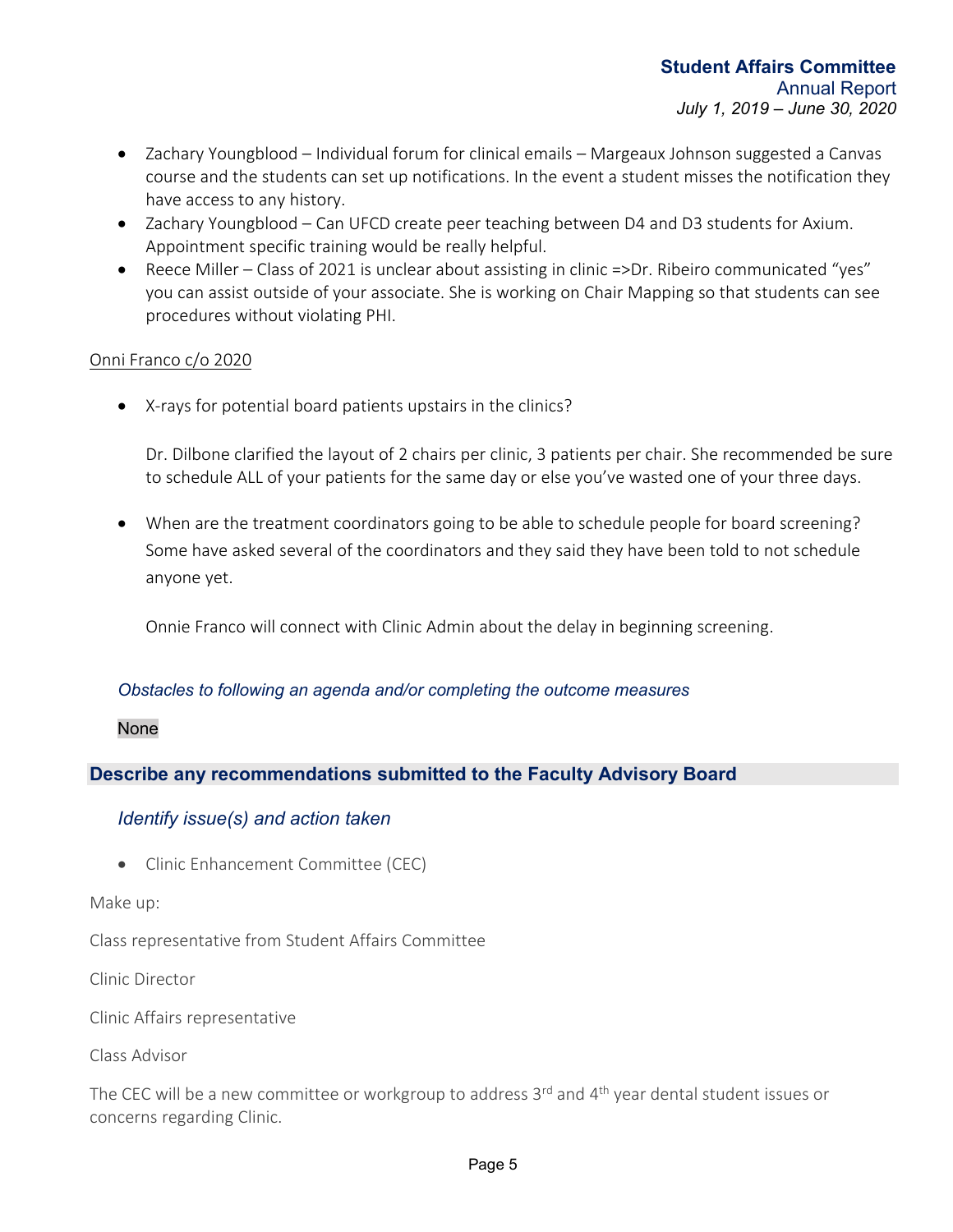• Update Bylaws language to reflect current office and roles.

The committee consists of the president of the Dentistry College Council, four student members, one from each class, a president of a student organization elected from among the presidents of all college student organizations, the Director of Student and Multicultural Affairs, and five full-time faculty members elected by the Faculty Assembly. The Committee elects the chairperson and vice chairperson from the five faculty members elected by the Faculty Assembly.

• Recommendation to add one member from Office of Academic Affairs to the Student Affairs Committee. This individual can report any information pertinent to SAC.

# **Was the Board's feedback/disposition of the recommendation timely?**  $\Box$  Yes  $\Box$  No *If not, please elaborate*

Click or tap here to enter text.

**What issues would the committee like to consider in the coming year***?*

## **Comments**

Click or tap here to enter text.